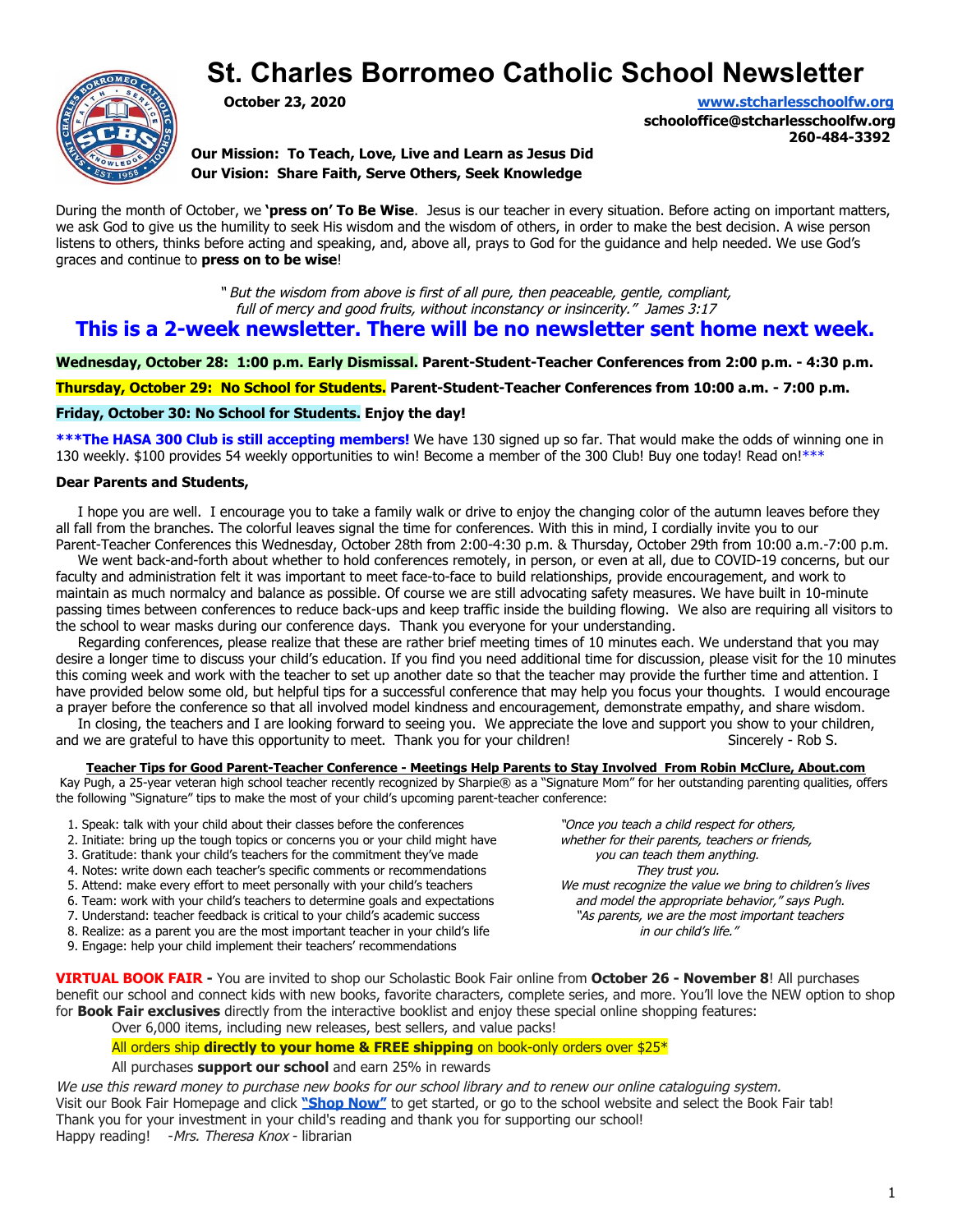## **Calendar Update**

October 26 - November 6 Book Fair - virtual

- October 28 Dismissal 1:00 pm, Parent-Teacher-Student conferences 2:00-4:30 pm
- October 29 No School, Parent-Teacher-Student conferences 10:00 am-7:00 pm
- October 30 No School
- November 1 Feast of All Saints, Daylight Savings Time ends
- November 2 All Souls' Day November 3 Election Day
- 
- November 4 Feast of St. Charles Borromeo
- November 5 No School
- November 6 No School
- November 13 Interim Period ends
- November 20 Confirmation 7:00 pm November 21 Confirmation 10:30 am



**Students of the Week -** Congratulations to Allison Hartman, Evelyn Franke, Lincoln Koester, Veronica Fuentes, Philip Riff, AJ Linn, Michael Eifrid, Carter Longwell, Ally Brown, Lilah Hilger, Pierce Smith, Elaina Coleman, Joey Elsass, Lillian Fink, PJ Ledo, Niang Hau, Rachel Steele, Georgia Heaton, Raylee Gabet, Alaina Adamonis, Miraya Barton, Hannah Blotkamp, Leo Jordan, Chase Schieber, Adelynn Ijames, Adelaide Wallace, Morgan Brown, Luke Digan.

**Calling All Prospective Saints! Set up a tour to visit Bishop Dwenger High School! We want to answer any questions!** In these challenging times in which we are unable to gather, we have three creative ways to share more information about our school to those who are considering attending Bishop Dwenger High School. Please go to this link: <https://form.jotform.com/202655743619057>for more information about tours of the campus, our virtual video tour, and a video chat/call with a current BDHS student. We encourage you to find out what it means to be a Saint!

## **HONOR ROLL - FIRST QUARTER**

**High Honors:** Natalee Ade, Griffin Atkinson, Harrison Bauer, Rebecca Berning, Matthew Bulanda, Vincent Clauser, Delaney Downey, Lorenzo Escueta, Sophia Gamez, Emma Hartman, Kyra Hartman, Lily Hilger, Daniel Kirk, Veronica Lian,Dylan Miguel, Isaac Moga, Caitlin O'Rourke, Cassandra Osenga, Thomas Parker, Nolan Pikel, Elijah Prado, Ava Rorick, Maxamus Saillant, Emma Schortgen, Pierce Smith, Gavin Stauffer, Ellen Thompson, Sydney Thompson, Elizabeth Tippmann, Juliette Tippmann, Adelaide Wallace, Avery Arens, Brooke Barton, Isaiah Bojrab, Ally Brown, Brady Brown, Emma Cagnet, Brooklyn Chaney, Josie Cheever, Sophia Crates, Thomas Danys, Alexis Davis, Leah Ellinger, Jordan Fabini, Levi Filler, Noah Gallagher, DJ Gleason, Lauren Groves, Allison Guzhnay, William Hasselschwert, Niang Hau, Savannah Heinze, Kathryn Henry, Rose Henry, Wyatt Isenbarger, Jada Jordan, Steven Kap Sian Tuang, Katharine Kawshawng, Katherine Keefer, Christian Kelker, Juliana Kim, Joseph Knipscheer, Catherine Koepke, Zach Lehrman, Austin Meyer, Natalie Miller, Maeve Miltner, Sam Musselman, Suri Negahban, Nick O'Keefe, Vincent Palumbo, Grayson Peters, Charlotte Pfeiffer, Aliyah Pialur, Norah Purdy, Thomas Rashevich, Ella Redman, Nathan Reiter, Maya Rivera, Audrey Rottinger, Olivia Ryan, Jillian Scherschel, Celia Smith, Paige Starkey, Savanna Straessle, Charlotte Sweigert, Alise Taylor, Hannah Thurber, Georgia Tippmann, Melanie Tippmann, Parker Tone, Lauren Walden, Amelia Williams, Katherine Worrel, Carson Wulpi,Lainey Atkinson, Ronnie Buskirk, Marco Cavacini, Monica Cavacini, Jude Clauser, Rafael Cucueco, Natalie Eisaman, Holden Firks, Nolan Hammon, Brendan James, Dylan Kovacs, P.J. Ledo, A.J. Linn, Isabella Lytle, Riley Mathews, Tatum Miguel, Dominic Moga, Jack Mohrman, Finn Moilanen, Braxton Ostermeyer, Anthony Panza, Cole Reed, Molly Rider, Samantha Samons, Ava Schortgen, Madelyn Smith, Colin Thompson, Nicholas Tippmann, Sawyer Tippmann, Chloe Cagnet, Alanah Claycomb, Neely Danys, Jeremy Davidson, Emma Dickerson, Ryan Groves, Isabella Hardy, Amy Hernandez, Allyson Kelker, Kate Knothe, Cyann Lilly, Hadley Maldeney, Brady O'Keefe, Isabelle Parker, Quincy Pearson, Grant Pikel, Isabella Scherschel, Margaret Steigmeyer, Allyce Strack, Annabelle Sweigert, Jane Sweigert, Porter Tellman, David Thurber, Chloe Tippmann, Francesca Tippmann, Livia Tippmann, Dominick Wallace

**Honors:** Morgan Brown, Elgin Davis, Mallory Fischer, Joseph Gabet, Ava Gallagher, Abe Garrett, Kaiden Geise, Lana Huston, Clarissa Jones, Hang Lian, Colin Lytle, Harper Maldeney, Bryson Merrell, Pete Mohrman, John Morris, Alaina O'Keefe, Charles Sweeney, Cooper Campbell, Ivan Carrillo, Archer Finn, Nolan Hartman, Georgia Heaton, Johnny Ley, Thomas McGillicuddy, Jay O'Leary, Myo (Jacob) Oo, Caiden Scheckel, Christian Thompson-Hardy, Bradley Tippmann, Richard Claycomb, Noah Crismore, Houston Ellinger, Lillian Fink, Jonah Haines, Christopher Hogan, Dezirae James, Lewis Morris, Malachi Palumbo, KC Pieper, Melanie Shively, Anna Steigmeyer, Matthew Sundahl, Simon Sweigert, Alaina Talamantes, Landon Thomas, Dylan Tippmann, Maya Atkinson, Gabriella Beck, Genevieve Cheever, Kennedy Heinze, Cecelia Hughes, Remmington Huynh, Clayton Kirk, Catherine Krouse, Logan Miltner, Leif Moilanen, Benjamin Reiter, Ian Rottinger, Isaiah Ryan, Tyler Smith, Drew Stauffer, Peter Thiel, Mason Voglewede, Claire Woenker

**SPIRIT SHOP -** The Spirit Shop will be open on Thursday, October 29th from 2-7pm in the cafeteria. Uniform approved fleece jackets, jumpers, skirts, belts, and sweatshirts will be available. The Spirit Shop also carries gym bags, pom-poms, scrunchies, headbands and St. Charles bracelets. Spirit wear will also be available for babies, kids, men and women! Cash, check and credit card are accepted. If you are not able to stop by the Spirit Shop during Conferences, order forms for the fleece, sweatshirts, skirts, jumpers and the St. Charles bracelets are available in the office. If you have any questions please call or text Mandy Thurber at (260)341-9116.

**BOX TOPS FOR EDUCATION FALL CONTEST-** The Fine Arts Boosters' Box Tops for Education fall contest is drawing to a close. The remaining turn-in date is Wednesday, October 28th. Please clip Box Tops and send them into the classroom in plastic ziplock bags in quantities of 50, with 50 marked clearly on the bag. If you do not have 50 Box Tops make sure the quantity is clearly marked, and they will be combined with other turn-ins from the same classroom. All bonus Box Tops should be turned in separately. Be sure to continue scanning your receipts into the app and recording the classroom number, these will be included in the classroom totals. The classroom with the most box tops turned in will be awarded an ice cream party. Runner up will earn a dress down day. Good luck! Thank you for helping to make our Box Top collections so successful. These proceeds support the enrichment assemblies for all the students.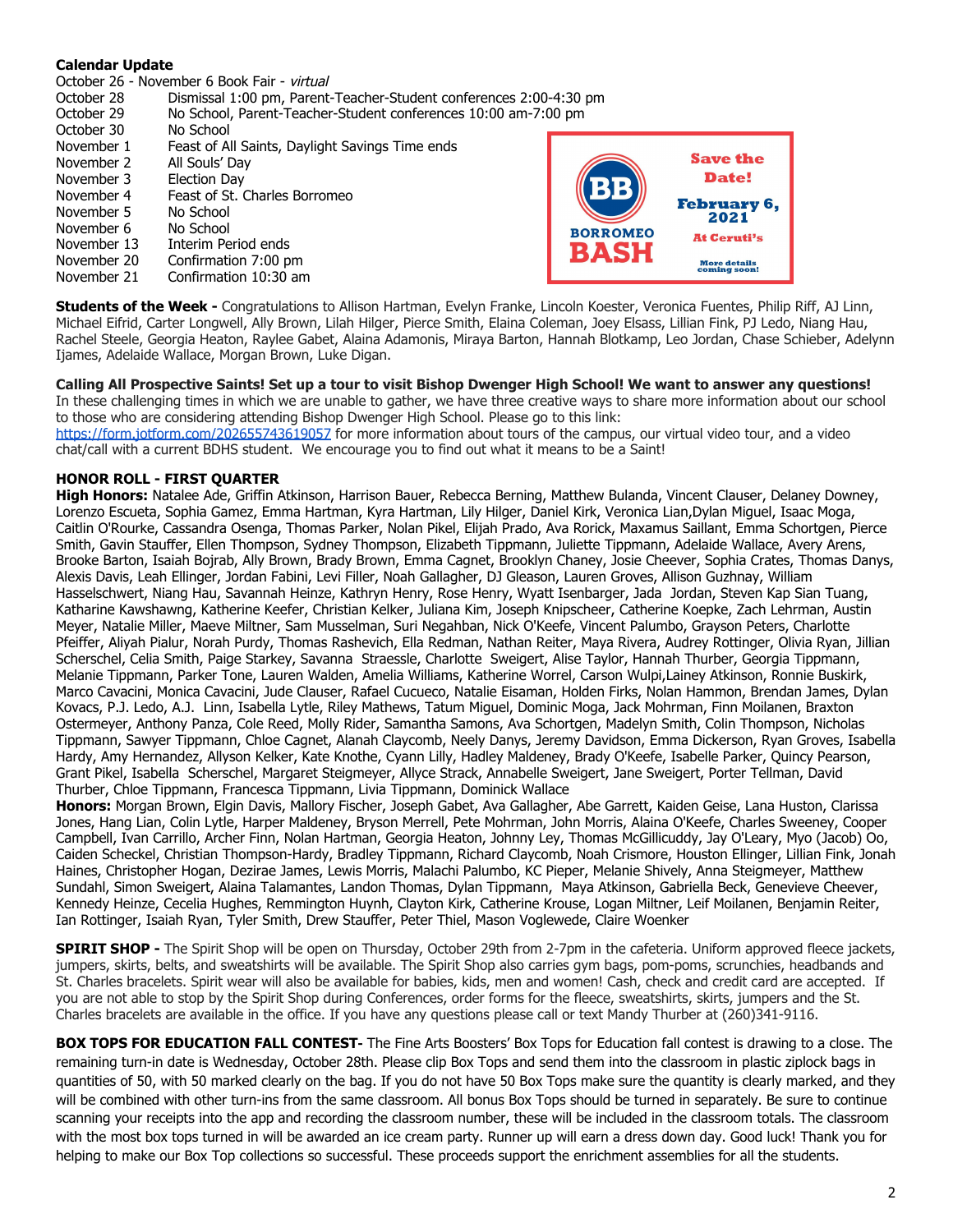| <b>Boys &amp; Girls Basketball Tryouts!</b>                              | 5th Grade Boys (Mike Hughes 260-450-5767)                                                                          |
|--------------------------------------------------------------------------|--------------------------------------------------------------------------------------------------------------------|
| 5th Grade Girls (Brian Finley 260-403-7006)                              | Wednesday, October 28 3:30-5:30 pm in the GYM                                                                      |
| <b>Tryouts Completed</b>                                                 | Saturday, October 31 8:00-10:00 am in the GYM                                                                      |
| 6th Grade Girls (Joe Keefer 260-443-1587)                                | 6th Grade Boys (Cale Campbell 260-740-6397)                                                                        |
| Tues, Octo 20: 5:30 - 7:30 & Thurs, Oct 22: 5:30 - 7:30                  | Monday, October 26 7:30-9:00 pm in the GYM                                                                         |
| Saturday, October 24: $12:00 - 2:00$                                     | Wednesday, October 28 5:15-7:15 pm in the CAFETERIA                                                                |
| 7th Grade Girls (Joe Galbraith 260-438-1838)                             | 7th Grade Boys (Chris Pieper 260-385-1511)                                                                         |
| <b>Tryouts Completed</b>                                                 | <b>Tryouts Completed</b>                                                                                           |
| 8th Grade Girls (Andrea Fisher 260-433-4611)<br><b>Tryouts Completed</b> | 8th Grade Boys (Dan Sordelet 260-437-9250)<br>Thursday, October 22: 7:30 - 9:30<br>Friday, October 23: 3:30 - 5:30 |

## **Help is needed at the Homeless Shelter : Just Neighbors**.

Our Parish is making dinner the week of **November 8-13** and we need help preparing food and bringing the food to Maggie Kleber's house or Margaret Digan's house. Then we will transport the food items every day to the facility and the staff member will set up the dinner each night. Due to the pandemic we are not allowed to enter the facility but meals are still needed for the families that are temporarily living there. If you can help with a main dish, or side dish, or dessert please email Maggie Kleber at:

maggiekleber@msn.com or call her at 485-4717. Thank you so much for continuing to provide food and prayer for our neighbors just down the street! - Margaret Digan and Maggie Kleber, St. Charles Volunteer Coordinators for Just Neighbors

**SCRIP NEWS!** Trick or Treat! – SCRIP will celebrate the holiday with a Halloween Giveaway. Simply place an order of  $$100$  or more; October 30 – November 1 for your chance to win!



**Pinching Pennies** – 2020 has been a difficult year in many ways. The pandemic has threatened our health and our wealth. If you aren't currently experiencing tough times, you are possibly watching your spending to be prepared in case of hard times ahead. That makes SCRIP more important than ever. Imagine getting a rebate on EVERYTHING you purchase. That's what SCRIP does.

Did you spend \$100 on gas and groceries last week? Did you use SCRIP gift cards to pay for those purchases? If not, you said "NO" to approximately \$5. If you never use SCRIP for those purchases, you miss out on about \$250 each year!

Is a merchant where you are planning to shop not on the SCRIP order form? Ask about the complete list of vendors available through Great Lakes SCRIP. If it is still not available, consider using the prepaid VISA and Discover cards. They are available in \$50, \$100 & \$250 denominations with a 1.25% rebate. That may not seem like very much but remember, "pennies make dimes – dimes make dollars." Over time it can really add up.

**Merchant News** – Carmen & Co Hair Professionals has moved to 6038 E. State and is changing her name to Just Carmen. Carmen will continue to participate in our SCRIP program with  $$10$  gift cards and a  $10\%$  rebate. Thanks Carmen!

## **VOLUNTEERS:**

| Oct. 26 - CLASSROOM DELIVERY - Laura Ijames                        | Nov. 2 - CLASSROOM DELIVERY - Kristina O'Neal            |
|--------------------------------------------------------------------|----------------------------------------------------------|
| Oct. 30 - Leeandra Camos, Sue Rohling, Carolyn Tyndall (no school) | Nov. 6 - Kathy Johns, Val Lankenau, Maryann Quinn (no    |
| Oct. 31 - Diane Keefer, Amy Lin, Audrey Stauffer                   | school)                                                  |
| Nov. 1 - Mary Jo Amorini, Mary Rose Lorenc, Carolyn Tyndall        | Nov. 7 - Natalie Jackson, Bernadette Smith, Cindy Stults |
|                                                                    | Nov. 8 - Kasey Eckland, Terri Wallace                    |

|                                                                                 | October/November 2020 Cafeteria Lunch Menu                                                      |                                                                                          | Milk Only \$0.45 | Extra Entrée \$1.50 |
|---------------------------------------------------------------------------------|-------------------------------------------------------------------------------------------------|------------------------------------------------------------------------------------------|------------------|---------------------|
| 26<br>Pork Patty<br><b>Baked Beans</b><br><b>Tater Tots</b><br>Pineapple - Milk | 27<br>Cheeseburger<br>w/Lettuce, Pickle, tomato<br><b>Sweet Potato Fries</b><br>Apricots - Milk | 28 Chicken Caesar Salad<br>Soft Pretzel w/Cheese<br><b>Broccoli</b><br>Watermelon - Milk | 29<br>No School  | 30<br>No School     |
|                                                                                 |                                                                                                 |                                                                                          |                  |                     |
| November 2                                                                      | November 3                                                                                      | November 4                                                                               | November 5       | November 6          |
| Corn Dog                                                                        | Peanut Butter & Jelly Sandwich                                                                  | Bread Sticks w/cheese                                                                    |                  |                     |
| Raspberry Spinach Salad<br>Fries                                                | Salad w/Ranch & Tomatoes<br><b>Cheese Stick</b>                                                 | Carrots & Dip<br>Go-Gurt                                                                 | No School        | No School           |

## **ST. CHARLES BORROMEO CATHOLIC SCHOOL LUNCH ACCOUNTING FORM**

Parents can put money into the student's account through your MyPaymentPlus (formerly MyMealsPlus) online account at [www.mypaymentplus.com](https://www.mypaymentsplus.com/welcome) or by calling 1-877-237-0946 for a small fee. Or, you may send a check with the Lunch Accounting Form below to the school cafeteria. For example, if you have 3 children, send a check for \$90 payable to St. Charles Cafeteria and designate \$30 to each child's account. Each child who will eat hot lunch needs to have money in their meal account. It is recommended to have a minimum of \$14.00 in this account which will pay for five meals. If the student may want additional portions of the main entree, then it is recommended to have a minimum of \$6.00 in the account as well. if you have questions regarding this, you may call the school cafeteria at 969-4028 on school days 8:00-12:30 or the school office at 484-3392.